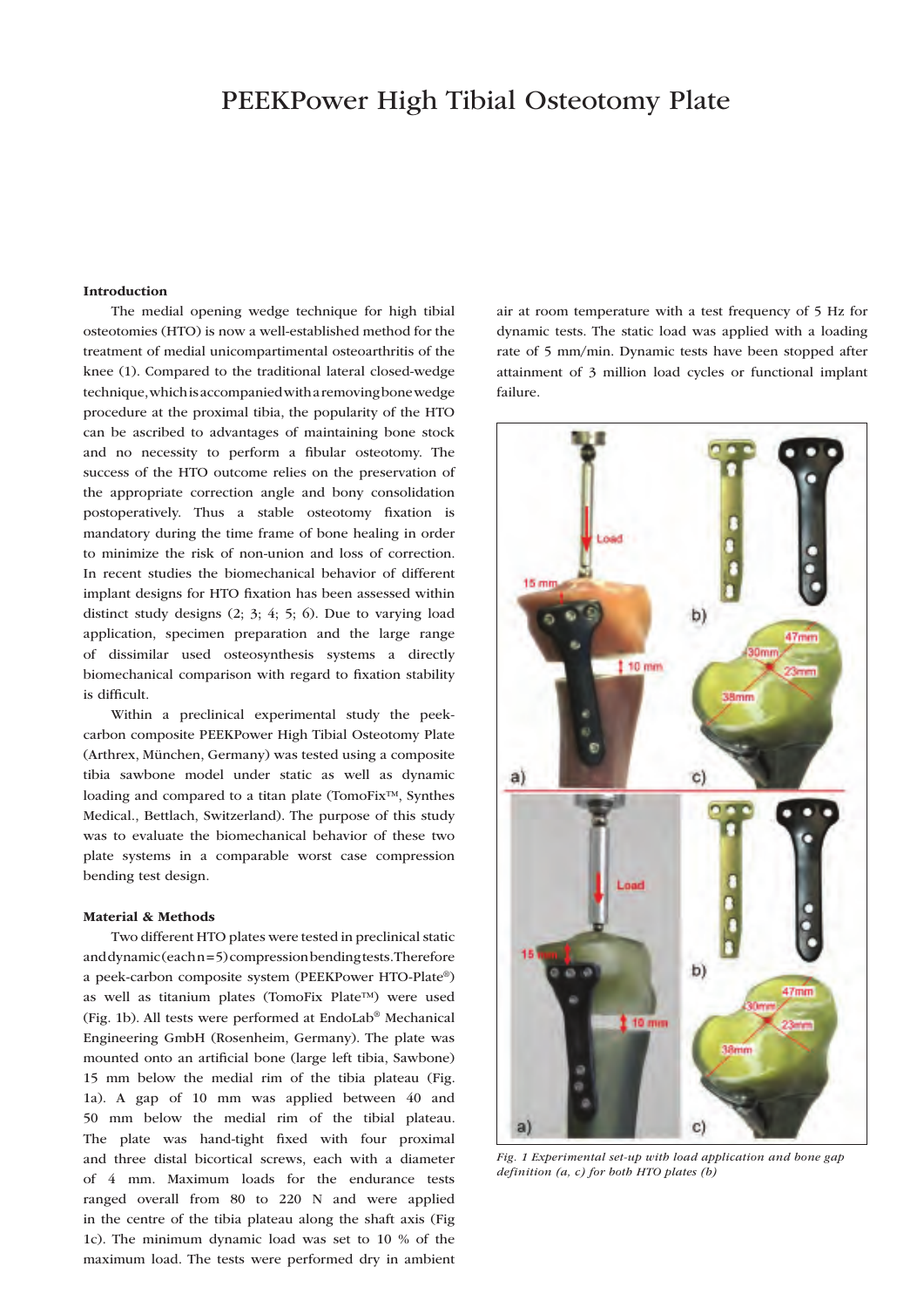#### Results

The static compression bending tests revealed a distinct elastic-plastic deformation behavior between both plate constructs. Thereby higher construct stiffness, with decreased ultimate load as well as decreased ultimate displacement was assessed for the peek-carbon composite plates (Tab.1). While the titan plate test was terminated before tibial bone contact, failed the peek plate due to distal screw backout.

| Specimen       | Ultimate load<br>ſΝ | Ultimate<br>displacement<br>[mm] | <b>Stiffness</b><br>[N/mm] | Plate<br>material |
|----------------|---------------------|----------------------------------|----------------------------|-------------------|
|                | 230                 | 7.53                             | 77.0                       | Titanium          |
| $\mathfrak{D}$ | 200                 | 6.54                             | 87.3                       | PEEK-<br>carbon   |

*Tab. 1:Results for the static compression bending tests*

A relationship between applied dynamic loads and reached cycles until test stop were obtained in a lifetime diagram (Fig. 2). The lifetime curves are functional derived with power laws, which are shown in a semi-logarithmic manner. For both specimen groups lifetimes decrease with increasing loads. Compared to the peek carbon composite test results the titanium results reveal decreased lifetimes at lower load levels, but show a tendency to compensate this mismatch at higher load levels. Within the same test set up the titanium plate reached run out level at a maximum applied dynamic load of 80 N, while the peek-carbon composite system revealed a higher load with 160 N. All titanium plate specimens, with an early functional failure exhibit fracturing of the plate at the superior screw hole close to the resection line, whereas the peek-carbon composite plate specimens failed due to distal screw backouts.



*Fig. 2: Endurace curves for peek-carbon composite and titanium plates with mode of failure. Black arrows represent run out level specimen without failure (n=1).*

#### Discussion

In this biomechanical comparative experiment the mechanical behavior of two different HTO plates was studied in a static and dynamic compression bending test. Bone substitute material was used to eliminate the effects of the variability of native bone. In order to simulate worst case conditions and avoid composite bone influences on the lateral side a fully bone gap was created, thus a direct comparison of the mechanical bending strength of the plate systems was guaranteed. The distinct static as well as long time stabilities of the two plate systems can be ascribed to design and material specific differences. While the peekcarbon composite plates resist higher dynamic loadings and showed a higher static flexural rigidity, the titanium plates evidenced a more elastic construct behavior with increased deformations.

The increased flexural strength of the peek-carbon plate is liable for the observed screw backouts at the distal plate side, where tensile forces arises due to an induced bending moment with the upper distal bone edge as pivot. Due to the fact that only functional plate failure determines early stop in this study and no additional failure parameter regarding loss of angle correction or flexural deviation was established, especially the dynamic test results of the higher loaded titanium plates approximate to the results of the peek-carbon plates. Also material specific differences in the damage mechanisms of both implant types may contribute to both distinct observed mechanical failures. The carbon fiber reinforced peek material exhibits a brittle material characteristic with deformations predominantly in the elastic regime of its stress-strain cure, whereas titan possess a more elastic material behavior with material weakening effects during cyclic loading. These effects evoke fracture initiation, propagation and final global implant failure as seen within all dynamic tests.

Within this comparable worst case compression bending test design the peek-carbon composite plate exhibit an increased static flexural strength compared to a titanium plate and an increased lifetime curve at higher load levels. Increased plate deformation may lead to the possibility of non-union and failure of fracture fixation. An appropriate ratio between rigidity and load bearing over a defined number of cycles are required for a successful long term function of the implant.